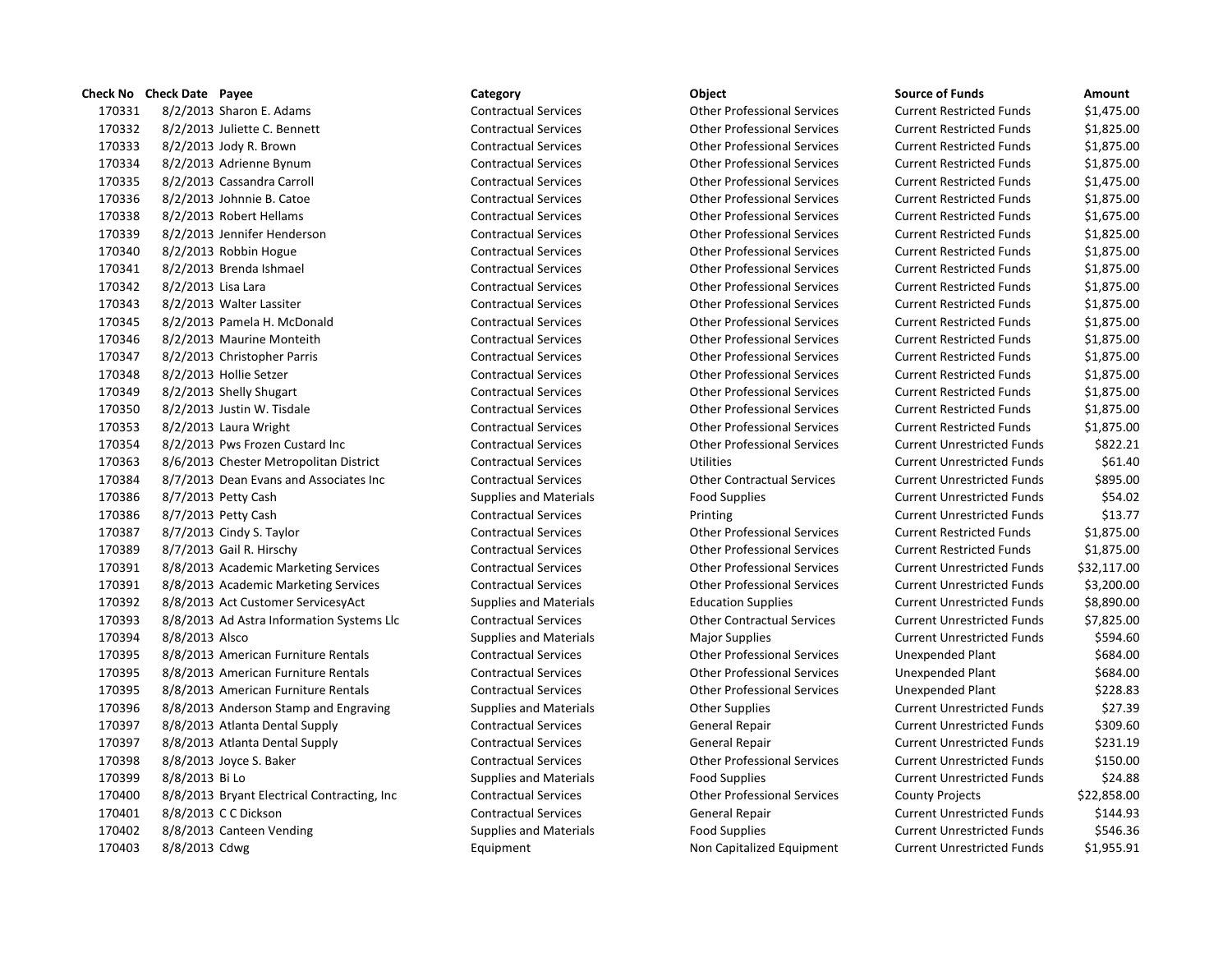8/8/2013 Clegg's Termite & Pest Control Contractual Services Other Contractual Services Current Unrestricted Funds \$36.00 8/8/2013 Clegg's Termite & Pest Control Contractual Services Other Contractual Services Current Unrestricted Funds \$42.00 8/8/2013 Clegg's Termite & Pest Control Contractual Services Other Contractual Services Current Unrestricted Funds \$48.00 8/8/2013 Clegg's Termite & Pest Control Contractual Services Other Contractual Services Current Unrestricted Funds \$66.00 8/8/2013 Clegg's Termite & Pest Control Contractual Services Other Contractual Services Current Unrestricted Funds \$54.00 8/8/2013 Clegg's Termite & Pest Control Contractual Services Other Contractual Services Current Unrestricted Funds \$90.00 8/8/2013 Clegg's Termite & Pest Control Contractual Services Other Contractual Services Current Unrestricted Funds \$124.00 8/8/2013 Clegg's Termite & Pest Control Contractual Services Other Contractual Services Current Unrestricted Funds \$112.00 8/8/2013 Clegg's Termite & Pest Control Contractual Services Other Contractual Services Current Unrestricted Funds \$210.00 8/8/2013 Clegg's Termite & Pest Control Contractual Services Other Contractual Services Current Unrestricted Funds \$72.00 8/8/2013 Clegg's Termite & Pest Control Contractual Services Other Contractual Services Current Unrestricted Funds \$120.00 8/8/2013 Clegg's Termite & Pest Control Contractual Services Other Contractual Services Current Unrestricted Funds \$180.00 8/8/2013 Clegg's Termite & Pest Control Contractual Services Other Contractual Services Current Unrestricted Funds \$30.00 8/8/2013 Clegg's Termite & Pest Control Contractual Services Other Contractual Services Current Unrestricted Funds \$36.00 8/8/2013 Clegg's Termite & Pest Control Contractual Services Other Contractual Services Current Unrestricted Funds \$36.00 8/8/2013 Clegg's Termite & Pest Control Contractual Services Other Contractual Services Current Unrestricted Funds \$48.00 8/8/2013 Clegg's Termite & Pest Control Contractual Services Other Contractual Services Current Unrestricted Funds \$36.00 8/8/2013 Clegg's Termite & Pest Control Contractual Services Other Contractual Services Current Unrestricted Funds \$48.00 8/8/2013 Cox's Rock Hill Inc Contractual Services Other Professional Services Current Unrestricted Funds \$1,915.00 8/8/2013 Cox's Rock Hill Inc Contractual Services Other Professional Services Current Unrestricted Funds \$1,305.00 8/8/2013 Cox's Rock Hill Inc Contractual Services Other Professional Services Current Unrestricted Funds \$980.00 8/8/2013 Data Reproductions Corporation Contractual Services Printing Current Unrestricted Funds \$2,728.60 8/8/2013 Education to Go Contractual Services Other Professional Services Current Unrestricted Funds \$195.00 8/8/2013 Ellucian Inc Contractual Services Other Professional Services Current Unrestricted Funds \$3,545.00 8/8/2013 Ellucian Inc Contractual Services Other Professional Services Current Unrestricted Funds \$16,570.00 8/8/2013 Ellucian Inc Contractual Services Other Professional Services Current Unrestricted Funds \$41,815.00 8/8/2013 Ellucian Inc Contractual Services Other Professional Services Current Unrestricted Funds \$36,195.00 8/8/2013 Ellucian Inc Contractual Services Other Professional Services Current Unrestricted Funds \$25,080.00 8/8/2013 Ellucian Inc Contractual Services Other Professional Services Current Unrestricted Funds \$10,010.00 8/8/2013 Ellucian Inc Contractual Services Other Professional Services Current Unrestricted Funds \$17,335.00 8/8/2013 Ellucian Inc Contractual Services Other Professional Services Current Unrestricted Funds \$11,885.00 8/8/2013 Ellucian Inc Contractual Services Other Professional Services Current Unrestricted Funds \$7,060.00 8/8/2013 Ellucian Inc Contractual Services Other Professional Services Current Unrestricted Funds \$34,122.00 8/8/2013 Ellucian Inc Contractual Services Other Professional Services Current Unrestricted Funds \$8,430.00 8/8/2013 Ellucian Inc Contractual Services Other Professional Services Current Unrestricted Funds \$24,500.00 8/8/2013 Ellucian Inc Contractual Services Other Professional Services Current Unrestricted Funds \$11,610.00 8/8/2013 Ellucian Inc Contractual Services Other Professional Services Current Unrestricted Funds \$3,125.00 8/8/2013 Fort Mill B B Q Comp. Supplies and Materials Food Supplies Current Unrestricted Funds \$886.20 8/8/2013 Fort Mill B B Q Comp. Supplies and Materials Food Supplies Current Unrestricted Funds \$2,295.00 8/8/2013 Fortune Academy Inc Contractual Services Other Professional Services Current Unrestricted Funds \$2,528.50 8/8/2013 Graybar Electric Co Supplies and Materials Other Supplies Current Unrestricted Funds \$2,332.50 8/8/2013 Harland Technology Services - a Div Contractual Services Other Professional Services Current Unrestricted Funds \$987.00 8/8/2013 Honey Baked Ham Company Supplies and Materials Food Supplies Current Unrestricted Funds \$202.50 8/8/2013 Hunter Aligning and Balancing Contractual Services General Repair Current Unrestricted Funds \$642.80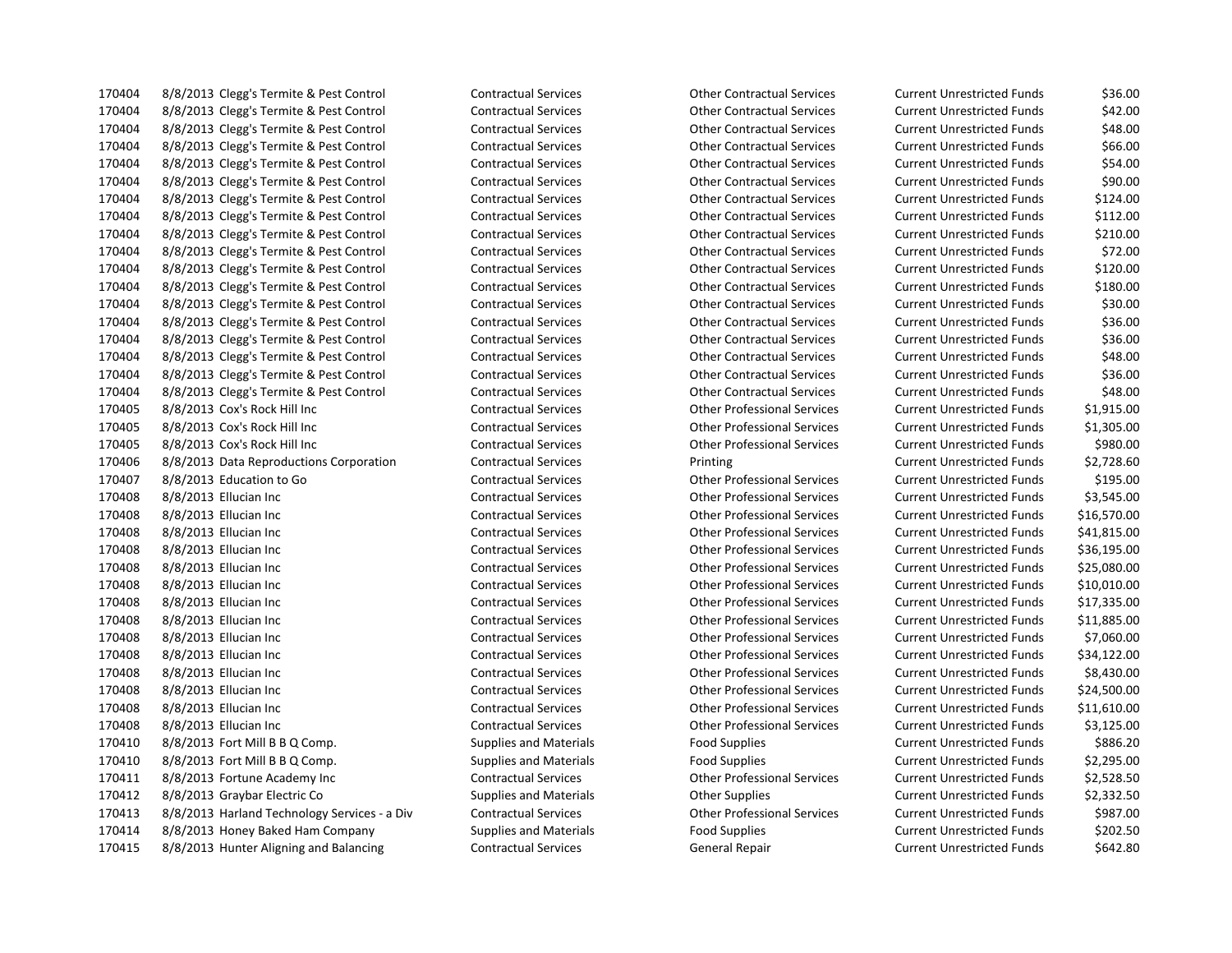8/8/2013 Hunter Aligning and Balancing Contractual Services General Repair Current Unrestricted Funds \$213.00 8/8/2013 Interior Plantscapes Llc Contractual Services Other Contractual Services Current Unrestricted Funds \$268.00 8/8/2013 Interstate Supply Company Inc Supplies and Materials Other Supplies Unexpended Plant \$2,376.00 170417 8/8/2013 Interstate Supply Company Inc Supplies and Materials Janitorial Supplies Current Unrestricted Funds \$747.20 8/8/2013 Interstate Supply Company Inc Supplies and Materials Janitorial Supplies Current Unrestricted Funds \$506.70 8/8/2013 Interstate Supply Company Inc Supplies and Materials Janitorial Supplies Current Unrestricted Funds \$878.08 8/8/2013 Jacksons Kitchen Supplies and Materials Food Supplies Current Unrestricted Funds \$1,792.50 8/8/2013 Jacksons Kitchen Supplies and Materials Food Supplies Current Unrestricted Funds \$840.00 8/8/2013 Jer Group Inc Contractual Services Other Professional Services Current Unrestricted Funds \$139.00 8/8/2013 Love Security Services Inc Contractual Services Other Contractual Services Current Unrestricted Funds \$550.80 8/8/2013 Love Security Services Inc Contractual Services Other Contractual Services Current Unrestricted Funds \$469.80 8/8/2013 Love Security Services Inc Contractual Services Other Contractual Services Current Unrestricted Funds \$469.80 8/8/2013 Love Security Services Inc Contractual Services Other Contractual Services Current Unrestricted Funds \$469.80 8/8/2013 Love Security Services Inc Contractual Services Other Contractual Services Current Unrestricted Funds \$550.80 8/8/2013 Love Security Services Inc Contractual Services Other Contractual Services Current Unrestricted Funds \$469.80 8/8/2013 Love Security Services Inc Contractual Services Other Contractual Services Current Unrestricted Funds \$550.80 8/8/2013 Love Security Services Inc Contractual Services Other Contractual Services Current Unrestricted Funds \$291.60 8/8/2013 Larry Lovett Contractual Services Other Professional Services Current Unrestricted Funds \$135.00 8/8/2013 Melanie Rowe Catering Supplies and Materials Food Supplies Current Unrestricted Funds \$1,342.38 170422 8/8/2013 Melanie Rowe Catering Supplies and Materials Food Supplies Food Supplies Current Unrestricted Funds \$464.48 8/8/2013 Melanie Rowe Catering Supplies and Materials Food Supplies Current Unrestricted Funds \$2,051.25 8/8/2013 Mid-Carolina Ahec, Inc. Contractual Services Other Professional Services Current Unrestricted Funds \$36.00 8/8/2013 Mid-Carolina Ahec, Inc. Contractual Services Other Professional Services Current Unrestricted Funds \$16.00 8/8/2013 Mid-Carolina Ahec, Inc. Contractual Services Other Professional Services Current Unrestricted Funds \$92.00 170424 8/8/2013 Our Three Sons Broadcasting Contractual Services Advertising Advertising Current Unrestricted Funds \$999.00 8/8/2013 Palmetto Tire and Service Contractual Services General Repair Current Unrestricted Funds \$113.60 170426 8/8/2013 Panera Llc Supplies and Materials Food Supplies Current Unrestricted Funds \$253.21 8/8/2013 Panera Llc Supplies and Materials Food Supplies Current Unrestricted Funds \$102.75 170426 8/8/2013 Panera Llc Supplies and Materials Food Supplies Food Supplies Current Unrestricted Funds \$56.86 170427 8/8/2013 Panera Llc Supplies and Materials Food Supplies Current Unrestricted Funds \$380.91 8/8/2013 Panera Llc Supplies and Materials Food Supplies Current Unrestricted Funds \$489.79 170428 8/8/2013 Panera Llc Supplies and Materials Food Supplies Current Unrestricted Funds 5132.84 170428 8/8/2013 Panera Llc Supplies and Materials Food Supplies Food Supplies Current Unrestricted Funds \$120.37 8/8/2013 Panera Llc Supplies and Materials Food Supplies Current Unrestricted Funds \$102.75 8/8/2013 Panera Llc Supplies and Materials Food Supplies Current Unrestricted Funds \$57.18 170430 8/8/2013 Professional Printers Inc Contractual Services Advertising Current Unrestricted Funds \$604.00 8/8/2013 Quality Cleaning Janitor Services, Contractual Services Other Professional Services Current Unrestricted Funds \$395.00 8/8/2013 Quick Fuel Supplies and Materials Fuel Current Unrestricted Funds \$1,775.15 8/8/2013 Quick Fuel Supplies and Materials Fuel Current Unrestricted Funds (\$1,358.09) 8/8/2013 Radon Medical Imaging Corp Contractual Services General Repair Current Unrestricted Funds \$4,500.00 8/8/2013 Robroy Energy System Contractual Services Other Contractual Services Current Unrestricted Funds \$601.00 8/8/2013 Saf Technologies Contractual Services Other Contractual Services Current Unrestricted Funds \$2,495.00 8/8/2013 The Sherwin-Williams Co. Contractual Services General Repair Current Unrestricted Funds \$75.65

8/8/2013 Simplex Grinnell Lp Contractual Services Other Professional Services Unexpended Plant \$500.00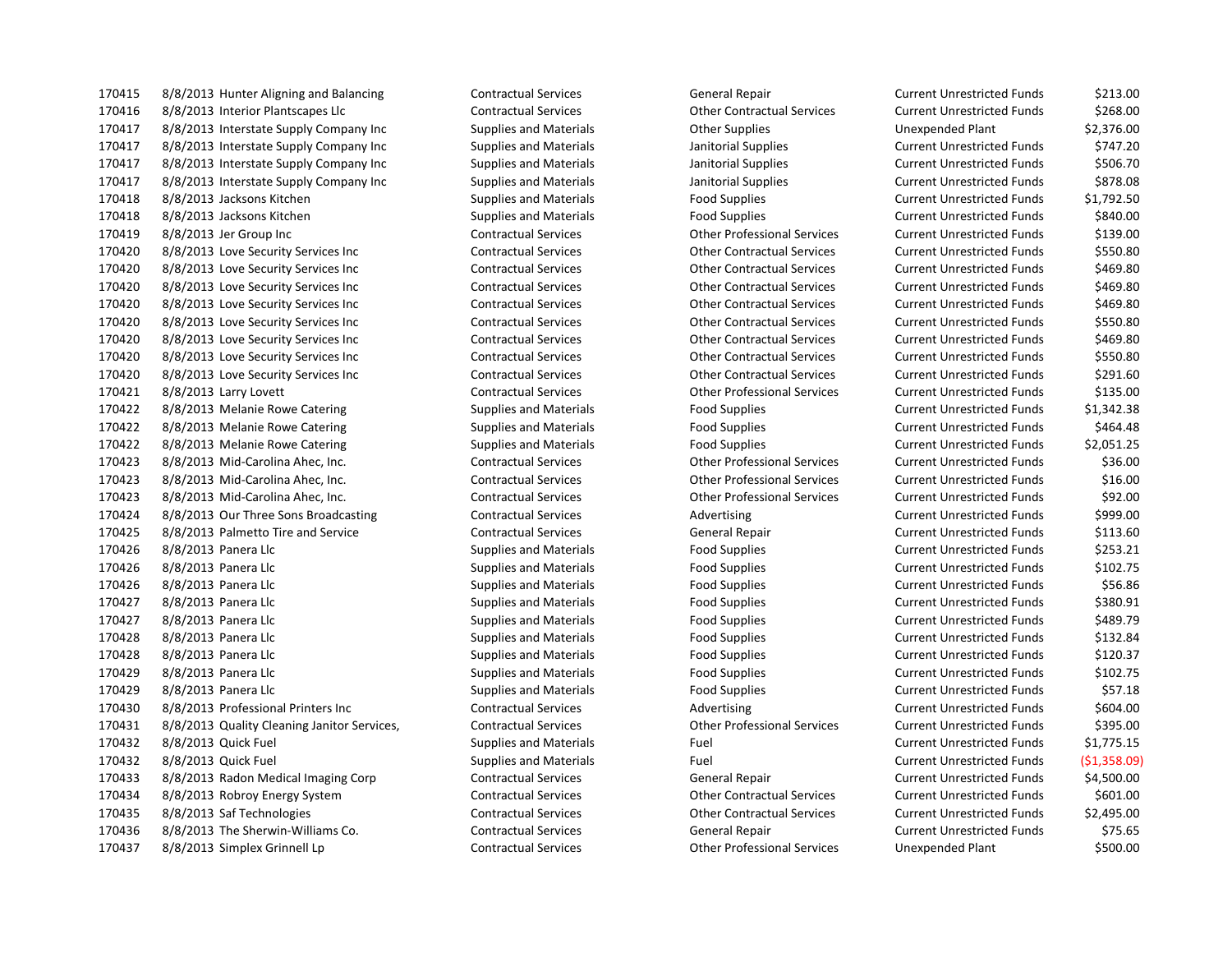8/8/2013 Simplex Grinnell Lp Contractual Services Other Professional Services Unexpended Plant \$517.50 8/8/2013 Simplex Grinnell Lp Contractual Services Other Professional Services Unexpended Plant \$125.00 8/8/2013 Katherine R. Simpson Contractual Services General Repair Current Unrestricted Funds \$1,000.00 8/8/2013 Snipes Supplies and Materials Janitorial Supplies Current Unrestricted Funds \$642.11 170439 8/8/2013 Snipes Supplies and Materials Janitorial Supplies Supplies Current Unrestricted Funds \$256.80 8/8/2013 Snipes Supplies and Materials Janitorial Supplies Current Unrestricted Funds \$615.79 8/8/2013 Snipes Supplies and Materials Janitorial Supplies Current Unrestricted Funds \$1,140.19 8/8/2013 Softdocs Inc Contractual Services Other Professional Services Current Unrestricted Funds \$2,950.00 8/8/2013 Sourceone Healthcare Supplies and Materials Medical & Lab Supplies Current Unrestricted Funds \$90.22 8/8/2013 Southeastern Paper Group, Inc Supplies and Materials Janitorial Supplies Current Unrestricted Funds \$1,171.65 8/8/2013 Southeastern Paper Group, Inc Supplies and Materials Janitorial Supplies Current Unrestricted Funds \$3,083.53 8/8/2013 Southeastern Paper Group, Inc Supplies and Materials Janitorial Supplies Current Unrestricted Funds (\$518.15) 8/8/2013 Southeastern Paper Group, Inc Supplies and Materials Janitorial Supplies Current Unrestricted Funds (\$393.79) 8/8/2013 Staples Business Advantage Supplies and Materials Other Supplies Current Unrestricted Funds \$363.00 8/8/2013 Staples Business Advantage Supplies and Materials Other Supplies Current Unrestricted Funds \$1,092.00 8/8/2013 Symplicity Corporation Contractual Services Other Contractual Services Current Unrestricted Funds \$2,000.00 8/8/2013 Trimdata Corp Contractual Services Data Processing Serv Current Unrestricted Funds \$179.00 8/8/2013 Trimdata Corp Contractual Services Data Processing Serv Current Unrestricted Funds \$13,000.00 8/8/2013 Typefocus Contractual Services Other Contractual Services Current Unrestricted Funds \$1,095.00 8/8/2013 U Save Auto Rental Travel Travel Current Unrestricted Funds \$50.40 8/8/2013 U Save Auto Rental Travel Travel Current Unrestricted Funds \$95.09 8/8/2013 U Save Auto Rental Travel Travel Current Unrestricted Funds \$84.06 8/8/2013 U Save Auto Rental Travel Travel Current Unrestricted Funds \$96.58 8/8/2013 Uni Guard Security Agency Inc Contractual Services Other Contractual Services Current Unrestricted Funds \$104.50 8/8/2013 Unifirst Corporation Contractual Services Other Professional Services Current Unrestricted Funds \$59.95 8/8/2013 Unifirst Corporation Contractual Services Other Professional Services Current Unrestricted Funds \$59.95 170450 8/9/2013 Barwick and Associates, Llc Fixed Charges Fixed Charges Rent Non State Current Unrestricted Funds \$2,645.00 8/9/2013 Office of Insurance Services Current Liabilities State Dental Employee Current Unrestricted Funds \$4,689.10 8/9/2013 Office of Insurance Services Current Liabilities Tobacco Surcharge Current Unrestricted Funds \$1,300.00 8/9/2013 Office of Insurance Services Current Liabilities State Insurance Employee Current Unrestricted Funds \$157,933.08 8/9/2013 Office of Insurance Services Current Liabilities State Opt Life Current Unrestricted Funds \$6,254.12 8/9/2013 Office of Insurance Services Current Liabilities Dep Life Insurance Current Unrestricted Funds \$102.92 8/9/2013 Office of Insurance Services Current Liabilities Supp Long Term Disability Current Unrestricted Funds \$1,607.58 8/9/2013 Office of Insurance Services Current Liabilities Dental Plus Employee Current Unrestricted Funds \$3,431.96 8/9/2013 Office of Insurance Services Current Liabilities State Vison Plan Current Unrestricted Funds \$1,429.52 8/9/2013 South Carolina Public Employee Bene Travel In State Registration Fee Current Unrestricted Funds \$25.00 8/9/2013 South Carolina Public Employee Bene Travel In State Registration Fee Current Unrestricted Funds \$25.00 8/9/2013 South Carolina Public Employee Bene Travel In State Registration Fee Current Unrestricted Funds \$25.00 8/9/2013 South Carolina Public Employee Bene Travel In State Registration Fee Current Unrestricted Funds \$25.00 8/9/2013 South Carolina Public Employee Bene Travel In State Registration Fee Current Unrestricted Funds \$25.00 170453 8/9/2013 York Technical College Foundation Fixed Charges Rent Non State Current Unrestricted Funds \$1,666.66 170453 8/9/2013 York Technical College Foundation Fixed Charges Rent Non State Current Unrestricted Funds \$1,607.53 170453 8/9/2013 York Technical College Foundation Fixed Charges Rent Non State Current Unrestricted Funds \$3,082.37 170453 8/9/2013 York Technical College Foundation Fixed Charges Rent Non State Current Unrestricted Funds \$1,666.66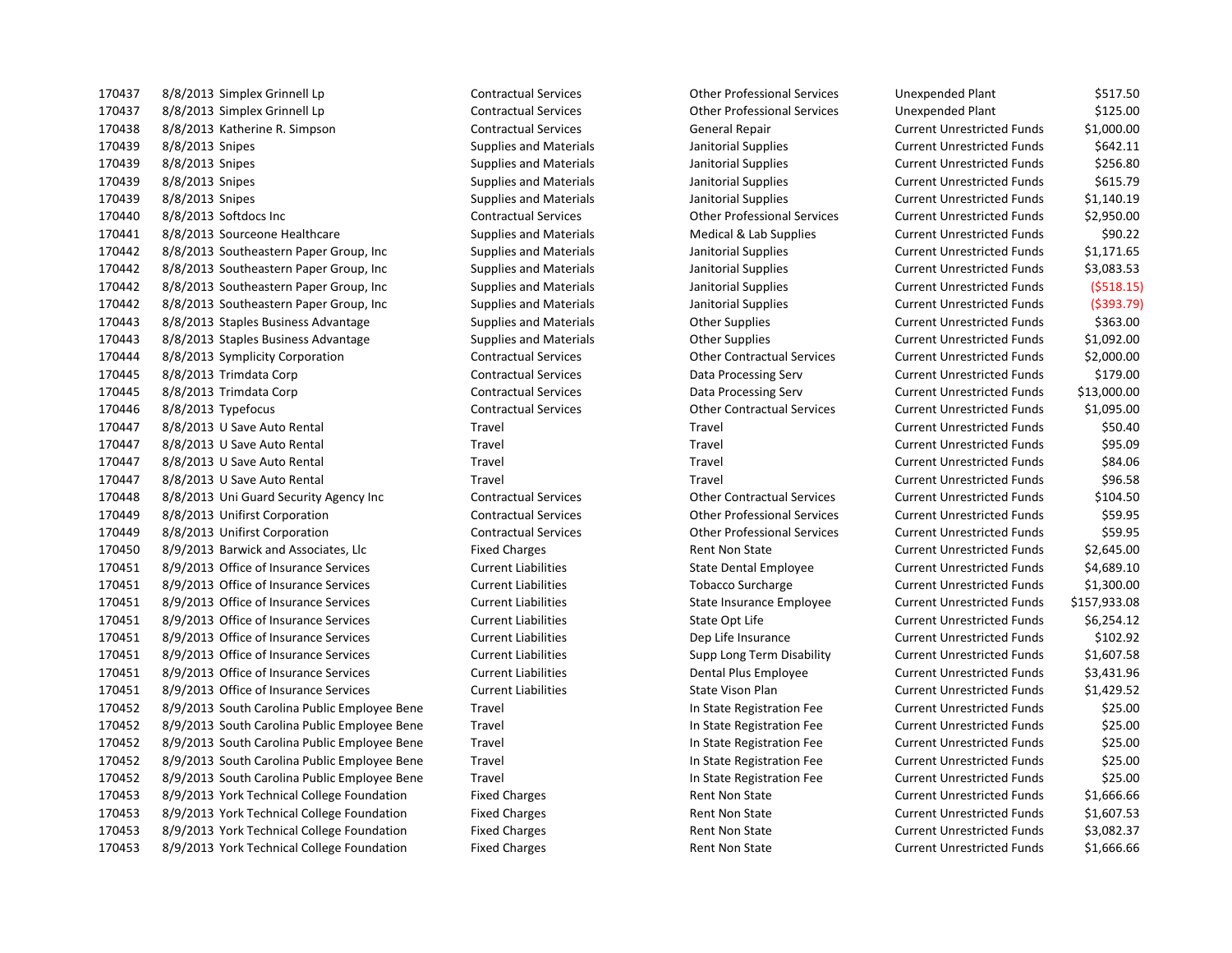8/9/2013 Boykin and Davis Llc Contractual Services Legal Services Current Unrestricted Funds \$940.42 8/9/2013 S C Assoc Dept of English Travel In State Registration Fee Current Unrestricted Funds \$110.00 8/9/2013 S C Assoc Dept of English Travel In State Registration Fee Current Unrestricted Funds \$110.00 8/9/2013 S C Assoc Dept of English Travel In State Registration Fee Current Unrestricted Funds \$110.00 8/9/2013 S C Assoc Dept of English Travel In State Registration Fee Current Unrestricted Funds \$110.00 8/9/2013 S C Assoc Dept of English Travel In State Registration Fee Current Unrestricted Funds \$110.00 8/9/2013 S C Assoc Dept of English Travel In State Registration Fee Current Unrestricted Funds \$110.00 8/9/2013 S C Assoc Dept of English Travel In State Registration Fee Current Unrestricted Funds \$135.00 8/9/2013 S C Assoc Dept of English Travel In State Registration Fee Current Unrestricted Funds \$135.00 8/9/2013 S C Assoc Dept of English Travel In State Registration Fee Current Unrestricted Funds \$135.00 8/9/2013 S C Assoc Dept of English Travel In State Registration Fee Current Unrestricted Funds \$135.00 8/9/2013 S C Nursery and Landscape Associati Contractual Services Registration Fee Current Unrestricted Funds \$45.00 170457 8/9/2013 S C Nursery and Landscape Associati Contractual Services Registration Fee Current Unrestricted Funds \$45.00 8/9/2013 Sysco Food Services of Charlotte Ll Supplies and Materials Food Supplies Current Unrestricted Funds \$63.55 8/9/2013 Sysco Food Services of Charlotte Ll Supplies and Materials Food Supplies Current Unrestricted Funds \$1,296.05 8/9/2013 Sysco Food Services of Charlotte Ll Supplies and Materials Food Supplies Current Unrestricted Funds \$1,083.44 8/9/2013 Sysco Food Services of Charlotte Ll Supplies and Materials Food Supplies Current Unrestricted Funds \$60.43 8/9/2013 Sysco Food Services of Charlotte Ll Supplies and Materials Food Supplies Current Unrestricted Funds \$1,083.57 8/9/2013 Sysco Food Services of Charlotte Ll Supplies and Materials Food Supplies Current Unrestricted Funds \$27.60 8/9/2013 Sysco Food Services of Charlotte Ll Supplies and Materials Food Supplies Current Unrestricted Funds \$1,158.30 8/12/2013 Division of Insurance Services Op Revenue - Other Current Unres Malpractice Insurance Current Unrestricted Funds \$9,777.00 8/12/2013 Division of Insurance Services Fixed Charges Insurance State Current Unrestricted Funds \$2,423.96 8/12/2013 Division of Insurance Services Fixed Charges Insurance State Current Unrestricted Funds \$60,094.09 8/12/2013 Division of Insurance Services Fixed Charges Insurance State Current Unrestricted Funds \$13,718.00 8/12/2013 Division of Insurance Services Fixed Charges Insurance Non-State Current Unrestricted Funds \$9,114.00 8/12/2013 Division of Insurance Services Fixed Charges Insurance Non-State Current Unrestricted Funds \$7,957.91 8/12/2013 Division of Insurance Services Fixed Charges Insurance Non-State Current Unrestricted Funds \$57,385.00 8/12/2013 Petty Cash Current Assets Petty Cash Current Unrestricted Funds \$100.00 8/12/2013 Petty Cash Current Assets Petty Cash Current Unrestricted Funds \$0.00 8/13/2013 American Airlines Travel Out of State Air Trans Current Unrestricted Funds \$368.10 8/13/2013 Chester Metropolitan District Contractual Services Utilities Current Unrestricted Funds \$292.98 8/13/2013 Chester Metropolitan District Contractual Services Utilities Current Unrestricted Funds \$82.40 8/13/2013 Mc Alister's Deli Supplies and Materials Food Supplies Current Restricted Funds \$278.32 8/13/2013 Mc Alister's Deli Contractual Services Other Professional Services Current Restricted Funds \$221.18 8/14/2013 Surveillance, Resources, and Invest Op Revenue - Other Current Unres SRI Current Unrestricted Funds \$54.50 8/14/2013 Surveillance, Resources, and Invest Op Revenue - Other Current Unres SRI Current Unrestricted Funds \$109.00 8/14/2013 Surveillance, Resources, and Invest Op Revenue - Other Current Unres SRI Current Unrestricted Funds \$545.00 8/14/2013 Surveillance, Resources, and Invest Op Revenue - Other Current Unres SRI Current Unrestricted Funds \$109.00 8/14/2013 Surveillance, Resources, and Invest Op Revenue - Other Current Unres SRI Current Unrestricted Funds \$599.50 170479 8/15/2013 Oce' Imagistec Inc Current Unrestricted Funds S20.38 8/15/2013 Garvin Design Group Inc Permanent Improvements Fees, Arch, Eng & Other Unexpended Plant \$4,641.00 8/15/2013 Keck and Wood, Inc Permanent Improvements Fees, Arch, Eng & Other Master Plan \$1,192.04 8/15/2013 Solid Structures Llc Permanent Improvements Renov of Build & Add Unexpended Plant \$103,335.89

8/9/2013 Association for Title IX Administra Travel Out of State Registration Fees Current Unrestricted Funds \$2,625.00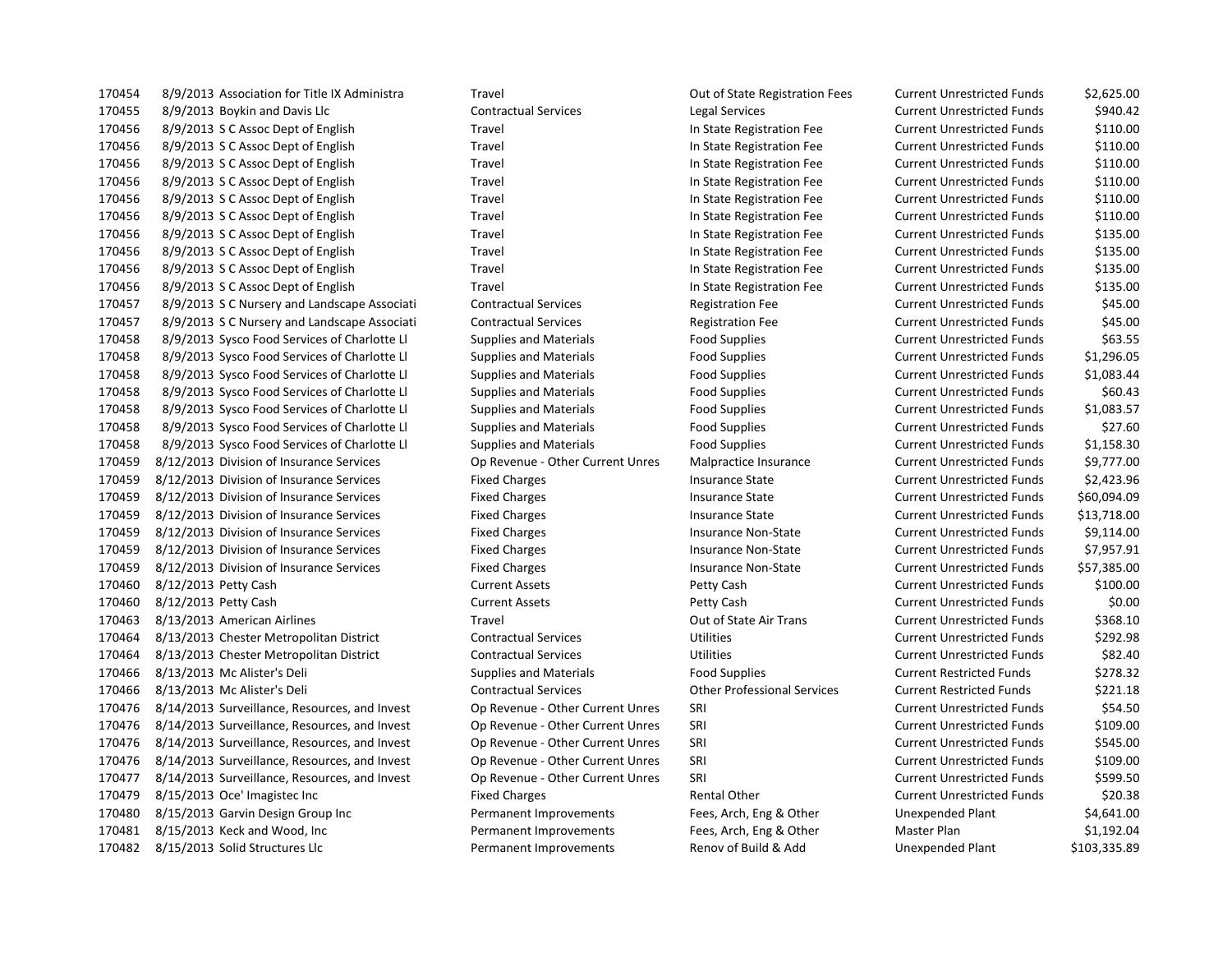8/15/2013 Family Trust Federal Credit Union Contractual Services Other Contractual Services Current Unrestricted Funds \$731.00 8/19/2013 Jostens Inc Op Revenue - Other Current Unres Nursing Pins Current Unrestricted Funds \$768.00 8/19/2013 Natl Assoc of Coll and Univ Bus Off Fixed Charges Dues & Membership Fees Current Unrestricted Funds \$3,277.00 170506 8/20/2013 Bank of America Niel Stephen Miscellaneous Sales Tax Paid Current Unrestricted Funds \$997.00 8/20/2013 Bank of America Current Liabilities A/P Bank of America Current Unrestricted Funds \$154,398.21 8/20/2013 Bank of America Equipment Educational Equipment Current Unrestricted Funds \$41.00 8/20/2013 Bank of America Current Liabilities Sales Tax Payable U7 Current Unrestricted Funds \$2,569.00 8/20/2013 Panera Llc Supplies and Materials Food Supplies Current Unrestricted Funds \$880.02 8/20/2013 Spur & Garnet Dba Jimmy John's Supplies and Materials Food Supplies Current Unrestricted Funds \$1,953.45 8/20/2013 Asme International Fixed Charges Dues & Membership Fees Current Unrestricted Funds \$75.00 8/20/2013 Barnes and Noble College Bookstore Current Liabilities A/P Student Barnes & Noble Current Unrestricted Funds \$15,626.28 8/20/2013 Budget and Control Board Supplies and Materials Postage Current Unrestricted Funds \$21.25 8/20/2013 Cline Brandt Kochenower and Company Contractual Services Auditing, Acct, Fin. Services Current Unrestricted Funds \$4,500.00 8/20/2013 Natl Fire Protection Company Fixed Charges Dues & Membership Fees Current Unrestricted Funds \$165.00 8/20/2013 Stericycle Inc Contractual Services Other Professional Services Current Unrestricted Funds \$16.86 8/20/2013 Stericycle Inc Contractual Services Other Professional Services Current Unrestricted Funds \$202.34 8/20/2013 Stericycle Inc Contractual Services Other Professional Services Current Unrestricted Funds \$118.03 8/20/2013 Surveillance, Resources, and Invest Contractual Services Other Professional Services Current Unrestricted Funds \$1,526.00 8/20/2013 Surveillance, Resources, and Invest Op Revenue - Other Current Unres SRI Current Unrestricted Funds \$54.50 8/20/2013 Surveillance, Resources, and Invest Op Revenue - Other Current Unres SRI Current Unrestricted Funds \$54.50 170517 8/20/2013 Visit Charlotte **Fixed Charges** Fixed Charges Dues & Membership Fees Current Unrestricted Funds \$600.00 8/20/2013 YORK COUNTY ENDOSCOPY CENTER, LLC Supplies and Materials Education Supplies Current Unrestricted Funds \$48.90 8/20/2013 YORK COUNTY ENDOSCOPY CENTER, LLC Supplies and Materials Education Supplies Current Unrestricted Funds \$0.00 8/20/2013 YORK COUNTY ENDOSCOPY CENTER, LLC Supplies and Materials Education Supplies Current Unrestricted Funds \$0.00 8/24/2013 Airgas Usa, Llc Supplies and Materials Education Supplies Current Unrestricted Funds \$184.83 8/24/2013 Airgas Usa, Llc Supplies and Materials Education Supplies Current Unrestricted Funds \$155.82 8/24/2013 Allfire Services, Llc Contractual Services Other Professional Services Current Unrestricted Funds \$990.00 8/24/2013 Allfire Services, Llc Contractual Services Other Professional Services Current Unrestricted Funds \$60.95 8/24/2013 Allfire Services, Llc Contractual Services Other Professional Services Current Unrestricted Funds \$22.74 170521 8/24/2013 Alsco Supplies and Materials Materials Major Supplies Magnus Current Unrestricted Funds 5747.40 8/24/2013 Apple Computer Supplies and Materials Other Supplies Current Restricted Funds \$3,493.05 8/24/2013 Apple Computer Supplies and Materials Education Supplies Current Restricted Funds \$11,975.95 8/24/2013 Boans Locksmith Shop Contractual Services Other Professional Services Current Unrestricted Funds \$130.00 8/24/2013 Boans Locksmith Shop Contractual Services Other Professional Services Current Unrestricted Funds \$107.00 170524 8/24/2013 Britten Banners Inc Contractual Services Advertising Advertising Current Unrestricted Funds \$271.45 170524 8/24/2013 Britten Banners Inc Contractual Services Advertising Current Unrestricted Funds \$3,306.00 8/24/2013 Britten Banners Inc Contractual Services Advertising Current Unrestricted Funds \$620.00 8/24/2013 Britten Banners Inc Contractual Services Advertising Current Unrestricted Funds \$620.00 8/24/2013 C C Dickson Contractual Services General Repair Current Unrestricted Funds \$581.12 8/24/2013 C C Dickson Contractual Services General Repair Current Unrestricted Funds \$233.08 8/24/2013 Canon Solutions America Inc Supplies and Materials Photocopy Supplies Current Unrestricted Funds \$14.88 8/24/2013 Canon Solutions America Inc Supplies and Materials Photocopy Supplies Current Unrestricted Funds \$248.56 8/24/2013 Canon Solutions America Inc Fixed Charges Leased To Own Equip Current Unrestricted Funds \$32.10 170527 8/24/2013 Canteen Vending Supplies and Materials Food Supplies Food Supplies Current Unrestricted Funds \$192.55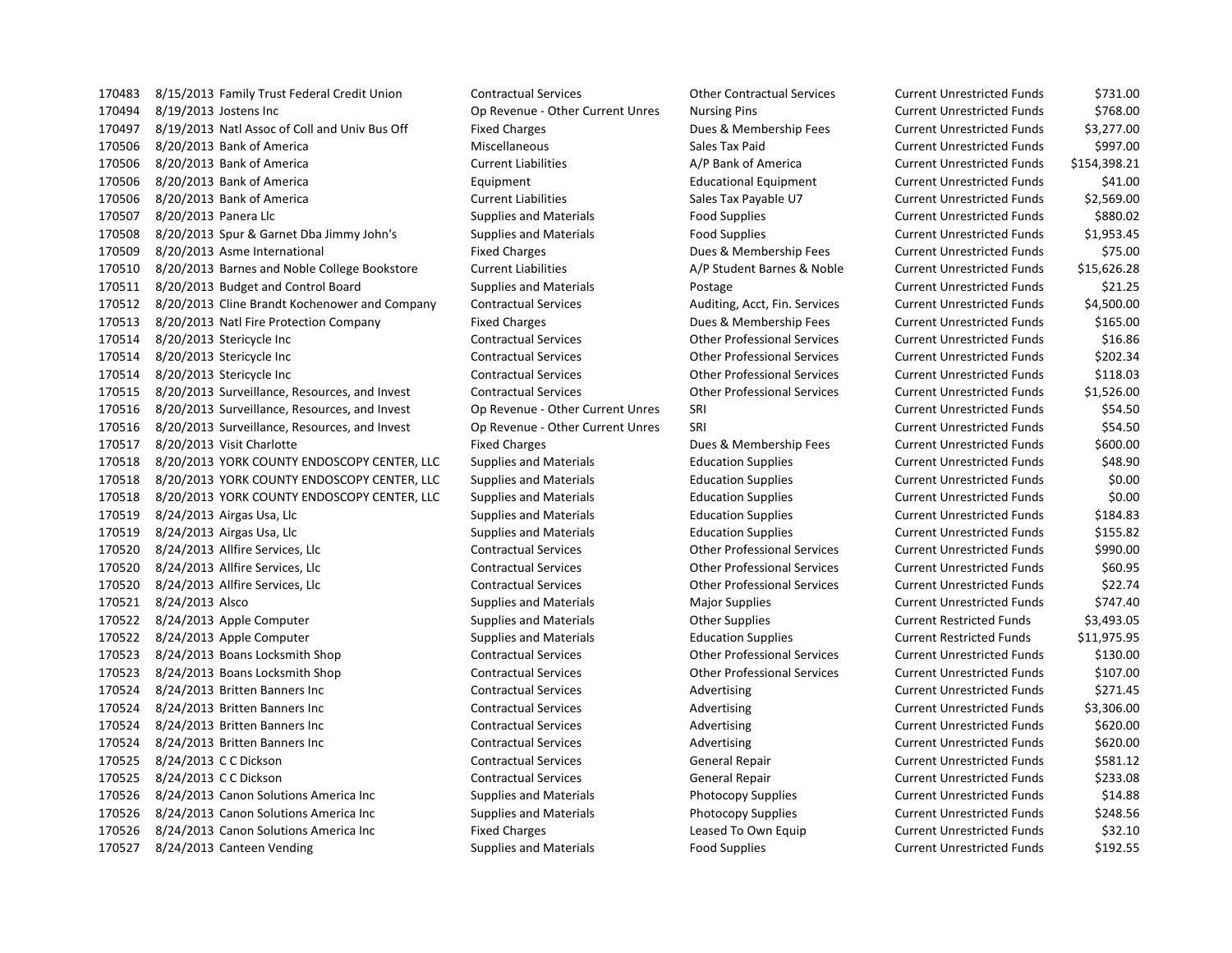170527 8/24/2013 Canteen Vending Supplies and Materials Food Supplies Food Supplies Current Unrestricted Funds \$209.46 8/24/2013 Data Network Solutions Inc Contractual Services Data Processing Serv Current Unrestricted Funds \$615.12 8/24/2013 Data Network Solutions Inc Contractual Services Data Processing Serv Current Unrestricted Funds \$615.12 8/24/2013 Davis & Floyd, Inc. Permanent Improvements Fees, Arch, Eng & Other Master Plan \$7,421.00 170529 8/24/2013 Davis & Floyd, Inc. The Communism Permanent Improvements Reimbursables Master Plan \$737.07 8/24/2013 Dell Computer Corporation Supplies and Materials Major Supplies Current Unrestricted Funds \$3,330.00 8/24/2013 Dell Computer Corporation Supplies and Materials Major Supplies Current Unrestricted Funds \$666.00 8/24/2013 Ellucian Inc Contractual Services Other Professional Services Current Unrestricted Funds \$709.00 8/24/2013 Ellucian Inc Contractual Services Other Professional Services Current Unrestricted Funds \$3,845.00 8/24/2013 The Equipment Room Supplies and Materials Clothing Supplies Current Unrestricted Funds \$19.12 8/24/2013 The Equipment Room Supplies and Materials Clothing Supplies Current Unrestricted Funds \$57.39 8/24/2013 The Equipment Room Supplies and Materials Clothing Supplies Current Unrestricted Funds \$306.12 8/24/2013 Fastenal Contractual Services Other Contractual Services Current Unrestricted Funds \$629.67 8/24/2013 Gateway Supply Company Contractual Services General Repair Current Unrestricted Funds \$236.33 8/24/2013 Interior Plantscapes Llc Contractual Services Other Contractual Services Current Unrestricted Funds \$268.00 8/24/2013 Kone Inc Contractual Services Other Contractual Services Current Unrestricted Funds \$440.00 8/24/2013 Love Security Services Inc Contractual Services Other Contractual Services Current Unrestricted Funds \$469.80 8/24/2013 Love Security Services Inc Contractual Services Other Contractual Services Current Unrestricted Funds \$550.80 8/24/2013 Larry Lovett Contractual Services Other Professional Services Current Unrestricted Funds \$270.00 8/24/2013 Lowes Home Centers Contractual Services General Repair Current Unrestricted Funds \$188.71 8/24/2013 Melanie Rowe Catering Supplies and Materials Food Supplies Current Unrestricted Funds \$1,342.38 8/24/2013 Mid-Carolina Ahec, Inc. Contractual Services Other Professional Services Current Unrestricted Funds \$112.00 8/24/2013 Mid-Carolina Ahec, Inc. Contractual Services Other Professional Services Current Unrestricted Funds \$36.00 8/24/2013 Ontario Investments Inc Fixed Charges Rental Data Processing Equip Current Unrestricted Funds \$87,021.29 8/24/2013 Ontario Investments Inc Fixed Charges Rental Data Processing Equip Current Unrestricted Funds \$6,371.36 8/24/2013 Ontario Investments Inc Fixed Charges Rental Data Processing Equip Current Unrestricted Funds \$4,265.80 8/24/2013 Ontario Investments Inc Fixed Charges Rental Data Processing Equip Current Unrestricted Funds \$324.28 8/24/2013 Ontario Investments Inc Fixed Charges Rental Data Processing Equip Current Unrestricted Funds (\$0.01) 8/24/2013 Ontario Investments Inc Fixed Charges Rental Data Processing Equip Current Unrestricted Funds \$96,120.81 8/24/2013 Ontario Investments Inc Fixed Charges Rental Data Processing Equip Current Unrestricted Funds \$7,306.87 8/24/2013 Ontario Investments Inc Fixed Charges Rental Data Processing Equip Current Unrestricted Funds \$3,131.51 8/24/2013 Ontario Investments Inc Fixed Charges Rental Data Processing Equip Current Unrestricted Funds \$41,194.63 170543 8/24/2013 Ontario Investments Inc Fixed Charges Fixed Charges Rental Data Processing Equip Current Unrestricted Funds \$138.97 8/24/2013 Ontario Investments Inc Fixed Charges Rental Data Processing Equip Current Unrestricted Funds \$1,828.20 8/24/2013 Ontario Investments Inc Fixed Charges Rental Data Processing Equip Current Unrestricted Funds \$2,730.58 8/24/2013 Ontario Investments Inc Fixed Charges Rental Data Processing Equip Current Unrestricted Funds \$37,294.84 8/24/2013 Ontario Investments Inc Fixed Charges Leased To Own Equip Current Unrestricted Funds \$189.80 8/24/2013 Ontario Investments Inc Fixed Charges Leased To Own Equip Current Unrestricted Funds \$196.64 8/24/2013 P B Appleton Customer Care Serv Supplies and Materials Postage Current Unrestricted Funds \$160.50 170545 8/24/2013 Rci of Sc Inc Contract Comment Improvements Reimbursables Unexpended Plant \$96.96 8/24/2013 Rci of Sc Inc Permanent Improvements Fees, Arch, Eng & Other Unexpended Plant \$860.00 8/24/2013 Saf Technologies Contractual Services Other Professional Services Current Unrestricted Funds \$1,793.85 8/24/2013 Sign Techniques Contractual Services Other Professional Services Unexpended Plant \$2,327.00 8/24/2013 Sign Techniques Contractual Services Other Professional Services Unexpended Plant \$682.00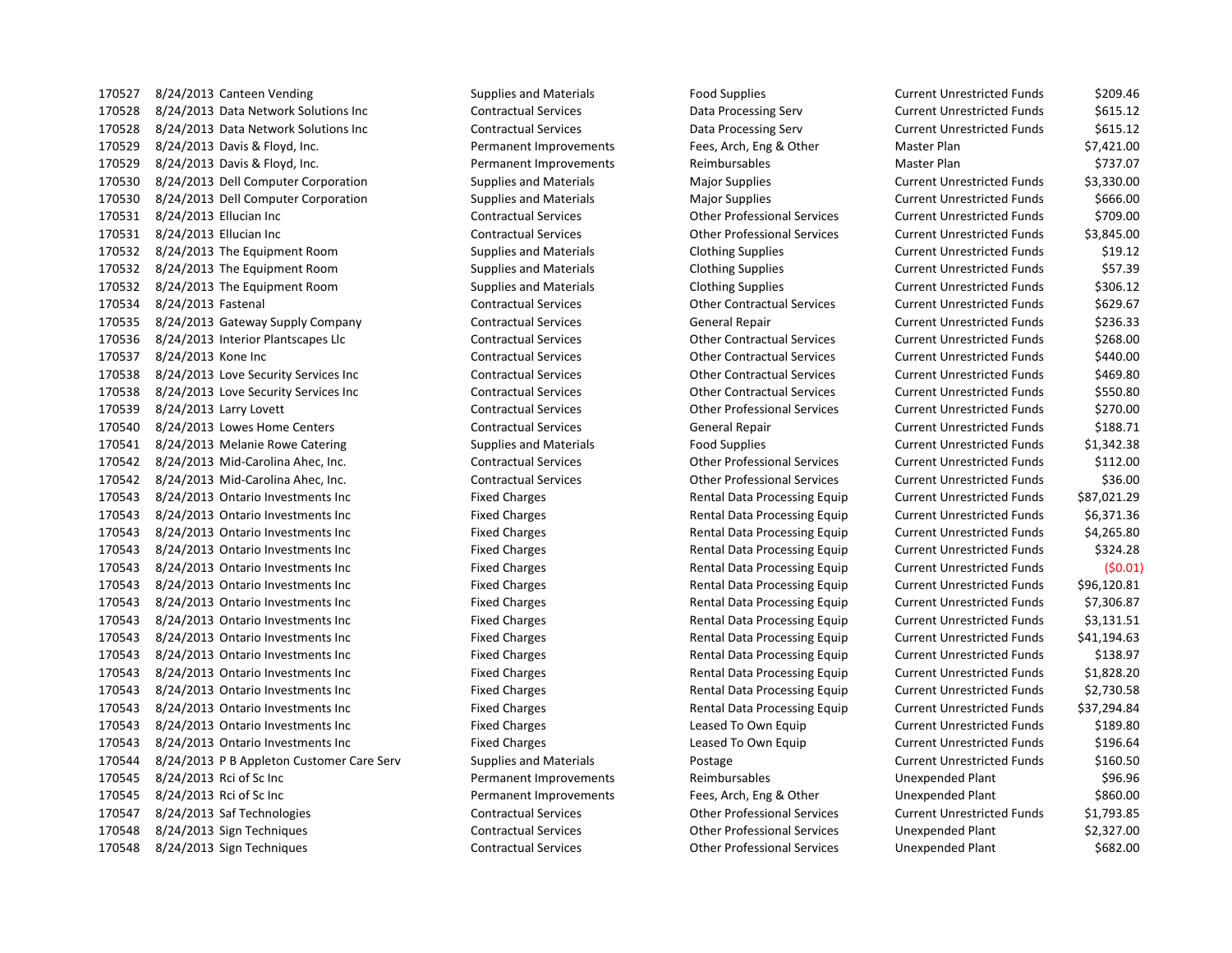| 170548 | 8/24/2013 Sign Techniques                     | Contractual Services             | Other Professional Services        | Unexpended Plant                  | \$1,089.00 |
|--------|-----------------------------------------------|----------------------------------|------------------------------------|-----------------------------------|------------|
| 170548 | 8/24/2013 Sign Techniques                     | <b>Contractual Services</b>      | <b>Other Professional Services</b> | Unexpended Plant                  | \$600.00   |
| 170549 | 8/24/2013 Smarter Services, Llc               | <b>Contractual Services</b>      | <b>Other Professional Services</b> | <b>Current Unrestricted Funds</b> | \$2,835.00 |
| 170550 | 8/24/2013 Snipes                              | <b>Supplies and Materials</b>    | Janitorial Supplies                | <b>Current Unrestricted Funds</b> | \$423.08   |
| 170550 | 8/24/2013 Snipes                              | <b>Supplies and Materials</b>    | Janitorial Supplies                | <b>Current Unrestricted Funds</b> | \$104.33   |
| 170551 | 8/24/2013 Staffmark                           | <b>Contractual Services</b>      | <b>Other Professional Services</b> | <b>Current Unrestricted Funds</b> | \$255.40   |
| 170551 | 8/24/2013 Staffmark                           | <b>Contractual Services</b>      | <b>Other Professional Services</b> | <b>Current Unrestricted Funds</b> | \$255.40   |
| 170551 | 8/24/2013 Staffmark                           | <b>Contractual Services</b>      | <b>Other Professional Services</b> | <b>Current Unrestricted Funds</b> | \$242.63   |
| 170551 | 8/24/2013 Staffmark                           | <b>Contractual Services</b>      | <b>Other Professional Services</b> | <b>Current Unrestricted Funds</b> | \$255.40   |
| 170551 | 8/24/2013 Staffmark                           | <b>Contractual Services</b>      | <b>Other Contractual Services</b>  | <b>Current Unrestricted Funds</b> | \$1,168.96 |
| 170551 | 8/24/2013 Staffmark                           | <b>Contractual Services</b>      | <b>Other Contractual Services</b>  | <b>Current Unrestricted Funds</b> | \$1,067.87 |
| 170551 | 8/24/2013 Staffmark                           | <b>Contractual Services</b>      | <b>Other Professional Services</b> | <b>Current Unrestricted Funds</b> | \$498.03   |
| 170551 | 8/24/2013 Staffmark                           | <b>Contractual Services</b>      | <b>Other Professional Services</b> | <b>Current Unrestricted Funds</b> | \$498.03   |
| 170551 | 8/24/2013 Staffmark                           | <b>Contractual Services</b>      | <b>Other Professional Services</b> | <b>Current Unrestricted Funds</b> | \$498.03   |
| 170551 | 8/24/2013 Staffmark                           | <b>Contractual Services</b>      | <b>Other Professional Services</b> | <b>Current Unrestricted Funds</b> | \$408.64   |
| 170551 | 8/24/2013 Staffmark                           | <b>Contractual Services</b>      | <b>Other Professional Services</b> | <b>Current Unrestricted Funds</b> | \$498.03   |
| 170551 | 8/24/2013 Staffmark                           | <b>Contractual Services</b>      | <b>Other Contractual Services</b>  | <b>Current Unrestricted Funds</b> | \$471.96   |
| 170551 | 8/24/2013 Staffmark                           | <b>Contractual Services</b>      | <b>Other Contractual Services</b>  | <b>Current Unrestricted Funds</b> | \$372.60   |
| 170551 | 8/24/2013 Staffmark                           | <b>Contractual Services</b>      | <b>Other Contractual Services</b>  | <b>Current Unrestricted Funds</b> | \$674.92   |
| 170551 | 8/24/2013 Staffmark                           | <b>Contractual Services</b>      | <b>Other Contractual Services</b>  | <b>Current Unrestricted Funds</b> | \$697.00   |
| 170552 | 8/24/2013 U Save Auto Rental                  | Travel                           | Travel                             | <b>Current Unrestricted Funds</b> | \$54.65    |
| 170553 | 8/24/2013 Unifirst Corporation                | <b>Contractual Services</b>      | <b>Other Professional Services</b> | <b>Current Unrestricted Funds</b> | \$59.95    |
| 170554 | 8/22/2013 Waste Management of the Carolinas   | <b>Contractual Services</b>      | <b>Utilities</b>                   | <b>Current Unrestricted Funds</b> | \$376.30   |
| 170554 | 8/22/2013 Waste Management of the Carolinas   | <b>Contractual Services</b>      | <b>Utilities</b>                   | <b>Current Unrestricted Funds</b> | \$371.30   |
| 170555 | 8/23/2013 Business Card                       | Travel                           | Out of State Lodging               | <b>Current Unrestricted Funds</b> | \$155.68   |
| 170556 | 8/23/2013 Business Card                       | Travel                           | In State Lodging                   | <b>Current Unrestricted Funds</b> | \$161.28   |
| 170556 | 8/23/2013 Business Card                       | Travel                           | Out of State Lodging               | <b>Current Unrestricted Funds</b> | \$661.56   |
| 170556 | 8/23/2013 Business Card                       | Travel                           | Out of State Lodging               | <b>Current Unrestricted Funds</b> | \$467.04   |
| 170556 | 8/23/2013 Business Card                       | Travel                           | In State Lodging                   | <b>Current Unrestricted Funds</b> | \$63.28    |
| 170556 | 8/23/2013 Business Card                       | <b>Supplies and Materials</b>    | <b>Food Supplies</b>               | <b>Current Unrestricted Funds</b> | \$97.55    |
| 170556 | 8/23/2013 Business Card                       | Travel                           | Out of State Air Trans             | <b>Current Unrestricted Funds</b> | \$50.00    |
| 170556 | 8/23/2013 Business Card                       | <b>Supplies and Materials</b>    | <b>Food Supplies</b>               | <b>Current Unrestricted Funds</b> | \$64.57    |
| 170556 | 8/23/2013 Business Card                       | <b>Supplies and Materials</b>    | <b>Food Supplies</b>               | <b>Current Unrestricted Funds</b> | \$182.15   |
| 170556 | 8/23/2013 Business Card                       | Travel                           | Out of State Misc Travel           | <b>Current Unrestricted Funds</b> | \$35.00    |
| 170556 | 8/23/2013 Business Card                       | Travel                           | Out of State Other Trans           | <b>Current Unrestricted Funds</b> | \$13.00    |
| 170556 | 8/23/2013 Business Card                       | Travel                           | Out of State Registration Fees     | <b>Current Unrestricted Funds</b> | \$645.00   |
| 170556 | 8/23/2013 Business Card                       | Op Revenue - Other Current Unres | <b>CLEP</b>                        | <b>Current Unrestricted Funds</b> | \$80.00    |
| 170556 | 8/23/2013 Business Card                       | <b>Supplies and Materials</b>    | <b>Food Supplies</b>               | <b>Current Unrestricted Funds</b> | \$47.59    |
| 170557 | 8/23/2013 Carolinas Assoc of Collegiate Regis | Travel                           | In State Registration Fee          | <b>Current Unrestricted Funds</b> | \$200.00   |
| 170557 | 8/23/2013 Carolinas Assoc of Collegiate Regis | Travel                           | In State Registration Fee          | <b>Current Unrestricted Funds</b> | \$200.00   |
| 170558 | 8/23/2013 Chester Rental Uniform              | <b>Current Liabilities</b>       | Uniform                            | <b>Current Unrestricted Funds</b> | \$48.72    |
| 170558 | 8/23/2013 Chester Rental Uniform              | <b>Supplies and Materials</b>    | <b>Clothing Supplies</b>           | <b>Current Unrestricted Funds</b> | \$48.72    |
| 170559 | 8/23/2013 Chief Student Services Officer Peer | <b>Fixed Charges</b>             | Dues & Membership Fees             | <b>Current Unrestricted Funds</b> | \$250.00   |
| 170562 | 8/23/2013 Mid-Carolina Ahec, Inc.             | <b>Contractual Services</b>      | <b>Other Professional Services</b> | <b>Current Unrestricted Funds</b> | \$50.00    |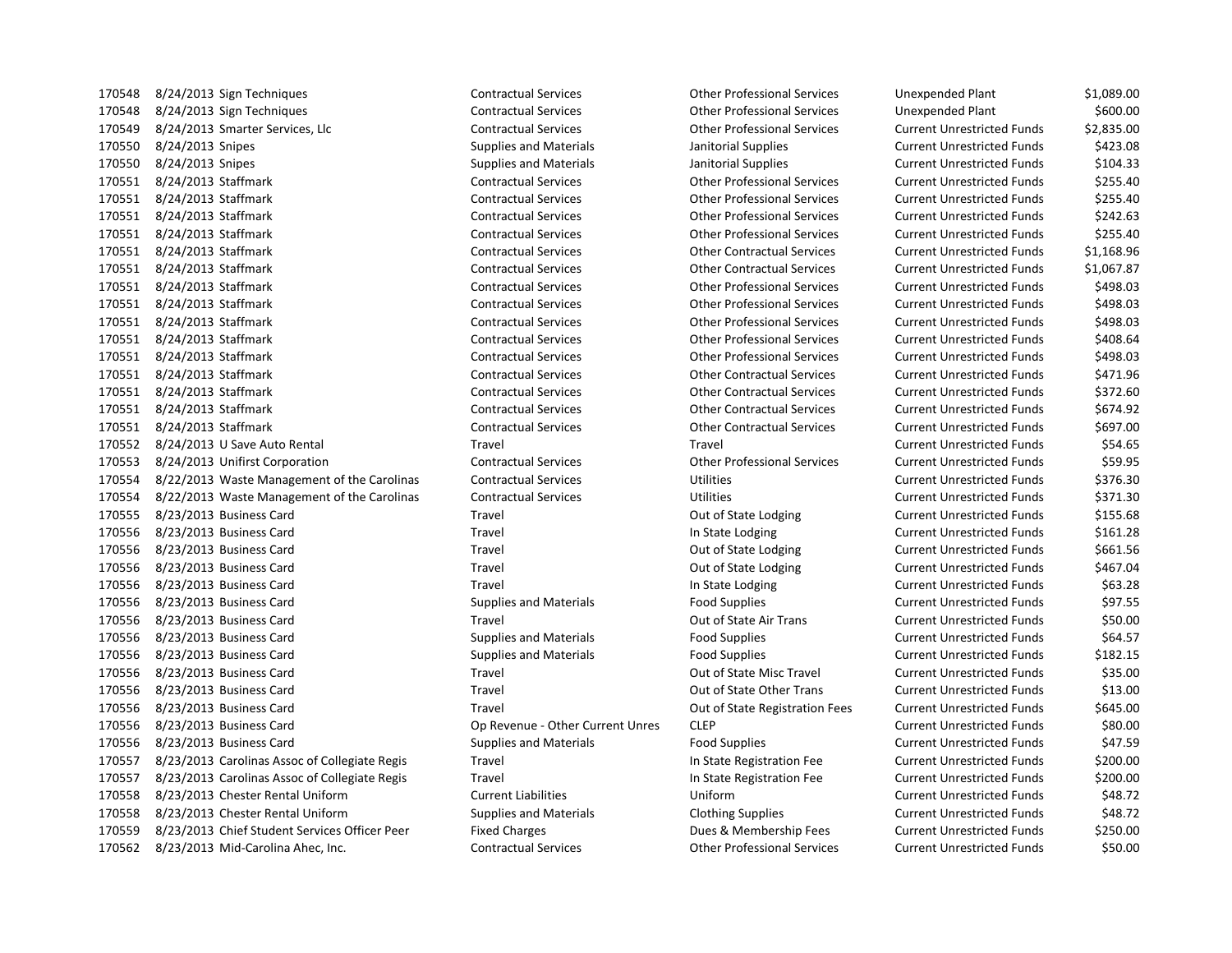8/23/2013 NC CORPORATE CONNECTION INC Fixed Charges Dues & Membership Fees Current Unrestricted Funds \$50.00 8/23/2013 S C State Board for Tech and Comp E Contractual Services Other Professional Services Current Unrestricted Funds \$210.00 8/23/2013 Univ North Carolina Chapel Hl Fixed Charges Dues & Membership Fees Current Unrestricted Funds \$1,250.00 8/23/2013 Univ North Carolina Chapel Hl Fixed Charges Dues & Membership Fees Current Unrestricted Funds \$1,250.00 8/23/2013 Univ North Carolina Chapel Hl Fixed Charges Dues & Membership Fees Current Unrestricted Funds \$1,250.00 8/23/2013 Univ North Carolina Chapel Hl Fixed Charges Dues & Membership Fees Current Unrestricted Funds \$1,250.00 170568 8/26/2013 York Comprehensive H S Booster Club Contractual Services Advertising Advertising Current Unrestricted Funds \$500.00 8/26/2013 American Assoc of Coll Reg and Adm Fixed Charges Dues & Membership Fees Current Unrestricted Funds \$824.00 170570 8/26/2013 Barnes and Noble College Bookstore Current Liabilities and A/P Student Barnes & Noble Current Unrestricted Funds \$992.31 8/26/2013 Barnes and Noble College Bookstore Current Liabilities A/P CE Students Barnes & Noble Current Unrestricted Funds \$150.40 170571 8/26/2013 Barnes and Noble College Bookstore Current Liabilities and A/P College Barnes & Noble Current Unrestricted Funds \$773.84 8/26/2013 Canon Solutions America Inc Supplies and Materials Photocopy Supplies Current Restricted Funds \$9.41 8/26/2013 Junior Achievement of the Central C Supplies and Materials Other Supplies Current Unrestricted Funds \$400.00 8/26/2013 Junior Achievement of the Central C Supplies and Materials Other Supplies Current Unrestricted Funds \$0.00 8/26/2013 Riverview Medical Clinic Contractual Services Other Professional Services Current Unrestricted Funds \$48.00 170575 8/26/2013 Visit Charlotte **Contractual Services** Advertising Current Unrestricted Funds \$275.00 170575 8/26/2013 Visit Charlotte **Contractual Services** Advertising Current Unrestricted Funds \$0.00 8/27/2013 College Reading and Learning Assoc Fixed Charges Dues & Membership Fees Current Unrestricted Funds \$60.00 8/27/2013 S C Patients Compensation Fund Op Revenue - Other Current Unres Malpractice Insurance Current Unrestricted Funds \$1,452.80 170580 8/27/2013 Winthrop University Contractual Services Advertising Current Unrestricted Funds \$240.00 8/27/2013 S C Assoc for Developmental Educ Travel In State Registration Fee Current Unrestricted Funds \$135.00 8/28/2013 Anna's Arbor Supplies and Materials Food Supplies Current Unrestricted Funds \$79.38 170586 8/28/2013 Business Card Travel Travel Travel Current Unrestricted Funds \$34.50 8/28/2013 Business Card Travel Out of State Misc Travel Current Unrestricted Funds \$30.00 170586 8/28/2013 Business Card Supplies and Materials Food Supplies Current Unrestricted Funds \$166.59 8/28/2013 Business Card Travel In State Transportation Current Unrestricted Funds \$20.00 8/28/2013 Business Card Supplies and Materials Food Supplies Current Unrestricted Funds \$49.10 170586 8/28/2013 Business Card Travel Travel Travel Travel In State Lodging Current Unrestricted Funds \$338.20 170586 8/28/2013 Business Card Travel Travel Travel Current Unrestricted Funds \$680.98 170586 8/28/2013 Business Card Travel Travel Travel Current Current Unrestricted Funds \$607.80 8/28/2013 Business Card Travel Out of State Lodging Current Unrestricted Funds \$967.10 8/28/2013 Business Card Contractual Services Other Contractual Services Current Unrestricted Funds \$1,032.18 8/28/2013 Business Card Travel Out of State Air Trans Current Unrestricted Funds \$52.00 8/28/2013 Business Card Travel Out of State Air Trans Current Unrestricted Funds \$25.00 170586 8/28/2013 Business Card Travel Travel Travel Current Unrestricted Funds \$25.00 8/29/2013 S C Chapter National Safety Council Supplies and Materials Education Supplies Current Unrestricted Funds \$595.00 8/29/2013 Staffmark Contractual Services Other Professional Services Current Unrestricted Funds \$255.40 8/29/2013 Staffmark Contractual Services Other Professional Services Current Unrestricted Funds \$255.40 8/29/2013 Staffmark Contractual Services Other Contractual Services Current Unrestricted Funds \$674.92 8/29/2013 Staffmark Contractual Services Other Contractual Services Current Unrestricted Funds \$520.36 8/29/2013 Staffmark Contractual Services Other Contractual Services Current Unrestricted Funds \$471.96 8/28/2013 Unitedhealthcare Student Resources Op Revenue - Other Current Unres Health Insurance Current Unrestricted Funds \$901.00 E0005185 8/9/2013 YTC Employee Travel Travel Travel In State Priv Auto Current Unrestricted Funds \$90.40 E0005186 8/9/2013 YTC Employee Travel Travel Travel In State Priv Auto Current Unrestricted Funds \$120.16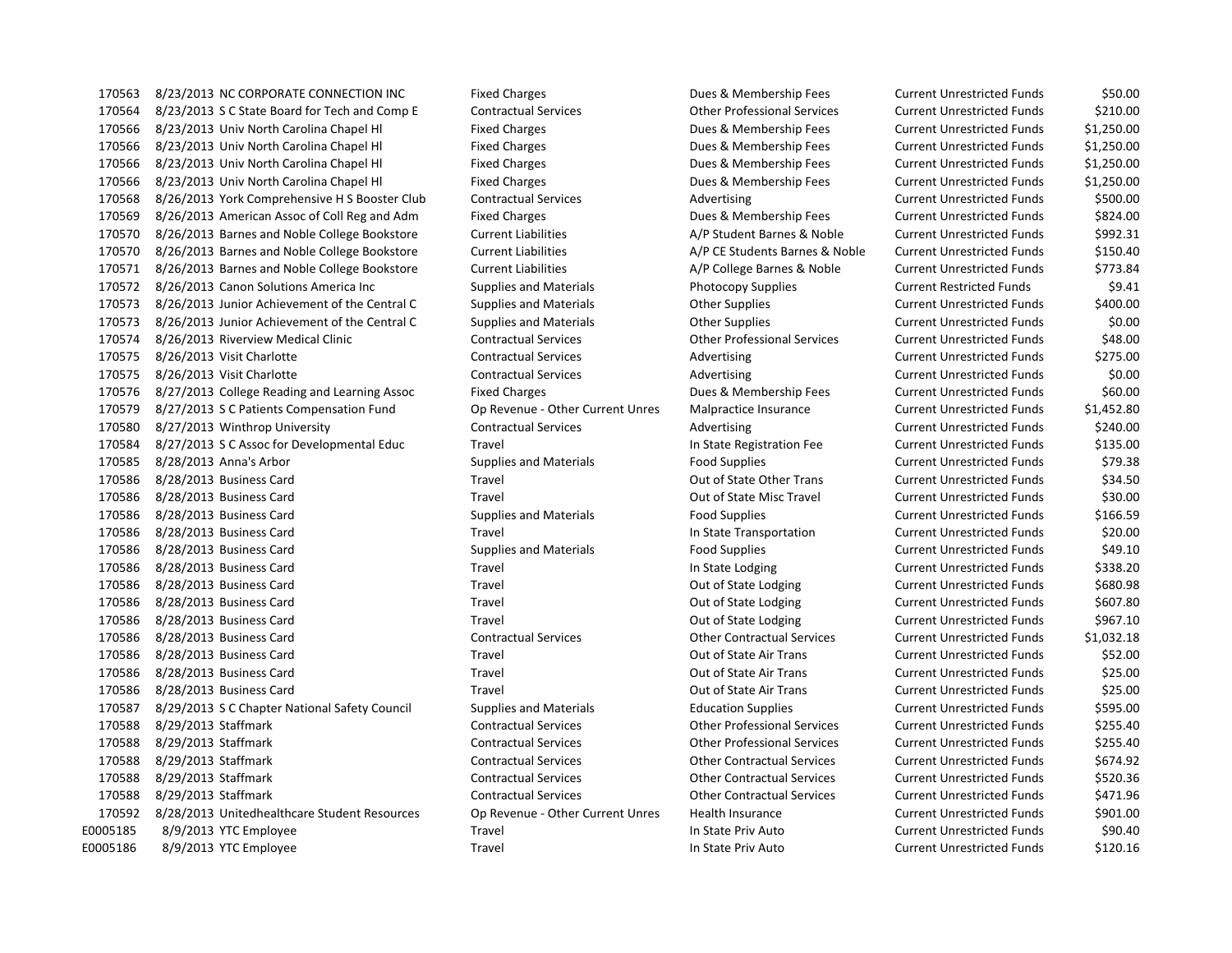| E0005187        | 8/9/2013<br>YTC Employee         |
|-----------------|----------------------------------|
| E0005188        | 8/9/2013<br><b>YTC Employee</b>  |
| E0005188        | 8/9/2013<br><b>YTC Employee</b>  |
| E0005188        | 8/9/2013<br><b>YTC Employee</b>  |
| E0005188        | 8/9/2013<br><b>YTC Employee</b>  |
| E0005188        | 8/9/2013<br><b>YTC Employee</b>  |
| E0005189        | 8/9/2013<br><b>YTC Employee</b>  |
| E0005190        | 8/9/2013<br><b>YTC Employee</b>  |
| E0005191        | 8/9/2013<br><b>YTC Employee</b>  |
| E0005192        | 8/9/2013<br><b>YTC Employee</b>  |
| E0005193        | 8/9/2013<br><b>YTC Employee</b>  |
| E0005194        | 8/9/2013<br><b>YTC Employee</b>  |
| E0005195        | 8/9/2013<br><b>YTC Employee</b>  |
| E0005196        | 8/9/2013<br><b>YTC Employee</b>  |
| E0005197        | 8/9/2013<br><b>YTC Employee</b>  |
| E0005197        | 8/9/2013<br><b>YTC Employee</b>  |
| E0005198        | 8/13/2013<br><b>YTC Employee</b> |
| E0005199        | 8/13/2013<br><b>YTC Employee</b> |
| E0005200        | 8/14/2013<br><b>YTC Employee</b> |
| E0005200        | 8/14/2013<br><b>YTC Employee</b> |
| E0005200        | 8/14/2013<br><b>YTC Employee</b> |
| E0005201        | 8/19/2013<br><b>YTC Employee</b> |
| E0005201        | 8/19/2013<br><b>YTC Employee</b> |
| E0005201        | 8/19/2013<br><b>YTC Employee</b> |
| E0005202        | 8/20/2013<br><b>YTC Employee</b> |
| E0005203        | 8/20/2013<br><b>YTC Employee</b> |
| E0005203        | 8/20/2013<br><b>YTC Employee</b> |
| E0005203        | 8/20/2013<br><b>YTC Employee</b> |
| E0005203        | 8/20/2013<br><b>YTC Employee</b> |
| E0005203        | <b>YTC Employee</b><br>8/20/2013 |
| E0005203        | 8/20/2013<br><b>YTC Employee</b> |
| E0005203        | 8/20/2013<br><b>YTC Employee</b> |
| E0005204        | 8/20/2013<br><b>YTC Employee</b> |
| E0005204        | 8/20/2013<br><b>YTC Employee</b> |
| E0005204        | 8/20/2013<br><b>YTC Employee</b> |
| E0005204        | 8/20/2013<br><b>YTC Employee</b> |
| E0005205        | 8/20/2013<br><b>YTC Employee</b> |
| E0005207        | 8/20/2013<br><b>YTC Employee</b> |
| E0005208        | 8/20/2013<br><b>YTC Employee</b> |
| E0005209        | 8/20/2013<br><b>YTC Employee</b> |
| E0005210        | 8/20/2013<br><b>YTC Employee</b> |
| E0005210        | 8/20/2013<br><b>YTC Employee</b> |
| E0005211        | 8/20/2013<br><b>YTC Employee</b> |
| <b>ENNA5212</b> | 8/20/2013<br><b>VTC Employee</b> |

Travel **EXECUTE:** In State Priv Auto **Current Unrestricted Funds** \$107.83 Travel **EXECUTE:** Travel Current Unrestricted Funds 520.00 E0005188 8/9/2013 YTC Employee Travel Out of State Meals Current Unrestricted Funds \$66.00 Travel **EXECUTE:** Travel Current Unrestricted Funds 5475.30 Travel **EXECUTE:** Travel Current Unrestricted Funds 524.10 Travel **EXECUTE:** Current Unrestricted Funds 5502.89 Travel **EXECUTE:** In State Priv Auto **Current Unrestricted Funds** \$20.34 E0005190 8/9/2013 YTC Employee Travel In State Priv Auto Current Unrestricted Funds \$618.72 E0005191 8/9/2013 YTC Employee Travel Travel Travel In State Priv Auto Current Restricted Funds \$75.39 E0005192 8/9/2013 YTC Employee Travel Travel Travel In State Priv Auto Current Unrestricted Funds \$91.75 E0005193 8/9/2013 YTC Employee Travel In State Priv Auto Current Unrestricted Funds \$226.00 E0005194 8/9/2013 YTC Employee Travel In State Priv Auto Current Unrestricted Funds \$63.28 E0005195 8/9/2013 YTC Employee Travel In State Priv Auto Current Unrestricted Funds \$235.04 E0005196 Travel Travel In State Priv Auto Current Restricted Funds \$157.20 Travel **End and State Priv Auto** Current Unrestricted Funds \$101.70 Travel **EXECUTE:** Non Deductible Meals Current Unrestricted Funds \$7.00 Contractual Services **Education & Training Serv** Current Unrestricted Funds \$975.00 Contractual Services **8/126.90** Printing **Current Unrestricted Funds** \$126.90 Travel **EXECUTE:** Cut of State Meals Current Unrestricted Funds \$109.00 Travel **EXECUTE:** Cut of State Other Trans Current Unrestricted Funds \$5.00 Travel **EXECUTE:** Cut of State Priv Auto Current Unrestricted Funds \$32.09 Travel **EXECONFIED STATES CONTENT BOOT CONTENT** Current Unrestricted Funds \$222.05 Travel **EXECUTE:** Cut of State Misc Travel Current Unrestricted Funds \$8.00 E0000 Travel COUT Out of State Meals Current Unrestricted Funds \$80.00 Example 1000 End of the State Priv Auto Current Unrestricted Funds \$19.20 E0005203 Travel COUT Out of State Meals Current Unrestricted Funds \$87.00 Travel **EXECOS ENDICES ACCORD ENDICATE CONSTRANGE TRAVEL CURRENT CONSTRANGE TRAVEL CURRENT CONSTRANGE TRAVEL AN** Travel **EXECO** 8 8000 8 2014 Out of State Registration Fees Current Unrestricted Funds \$1,090.00 Travel **EXECUTE:** Cut of State Other Trans Current Unrestricted Funds \$40.00 Travel **EXECOS ENDICES 2006** Out of State Priv Auto Current Unrestricted Funds \$51.84 Travel **EXECOS ENDICATE:** Out of State Air Trans Current Unrestricted Funds \$312.30 Travel **EXECUTE:** Cut of State Lodging Current Unrestricted Funds \$967.10 Travel **EXECO 800 ENDIO** Fravel Blues Current Unrestricted Funds 553.94 Travel **EXECO 800 8000 ENDIO Blue Air Trans** Current Unrestricted Funds \$50.00 Travel **EXECUTE:** Cut of State Meals Current Unrestricted Funds \$98.00 Travel **EXECOUSE SECONG BOOG BOOG BOOGLY CONSUMED SECONGLY** Current Unrestricted Funds \$25.00 E0005205 8/20/2013 YTC Employee Travel In State Priv Auto Current Unrestricted Funds \$18.19 E0005207 8/20/2013 YTC Employee Travel In State Priv Auto Current Unrestricted Funds \$249.75 Travel **EXECUTE:** In State Priv Auto **Current Unrestricted Funds** \$76.35 E0005209 8/20/2013 YTC Employee Travel Out of State Priv Auto Current Unrestricted Funds \$33.74 Travel **EXECUTE:** Cut of State Meals Current Unrestricted Funds \$96.00 Travel **EXECO 8.0006 2006** Out of State Priv Auto Current Unrestricted Funds \$31.87 Travel **End and State Priv Auto** Current Unrestricted Funds \$81.66 E0005212 8/20/2013 YTC Employee Travel Travel Travel Travel In State Priv Auto Current Unrestricted Funds \$89.42